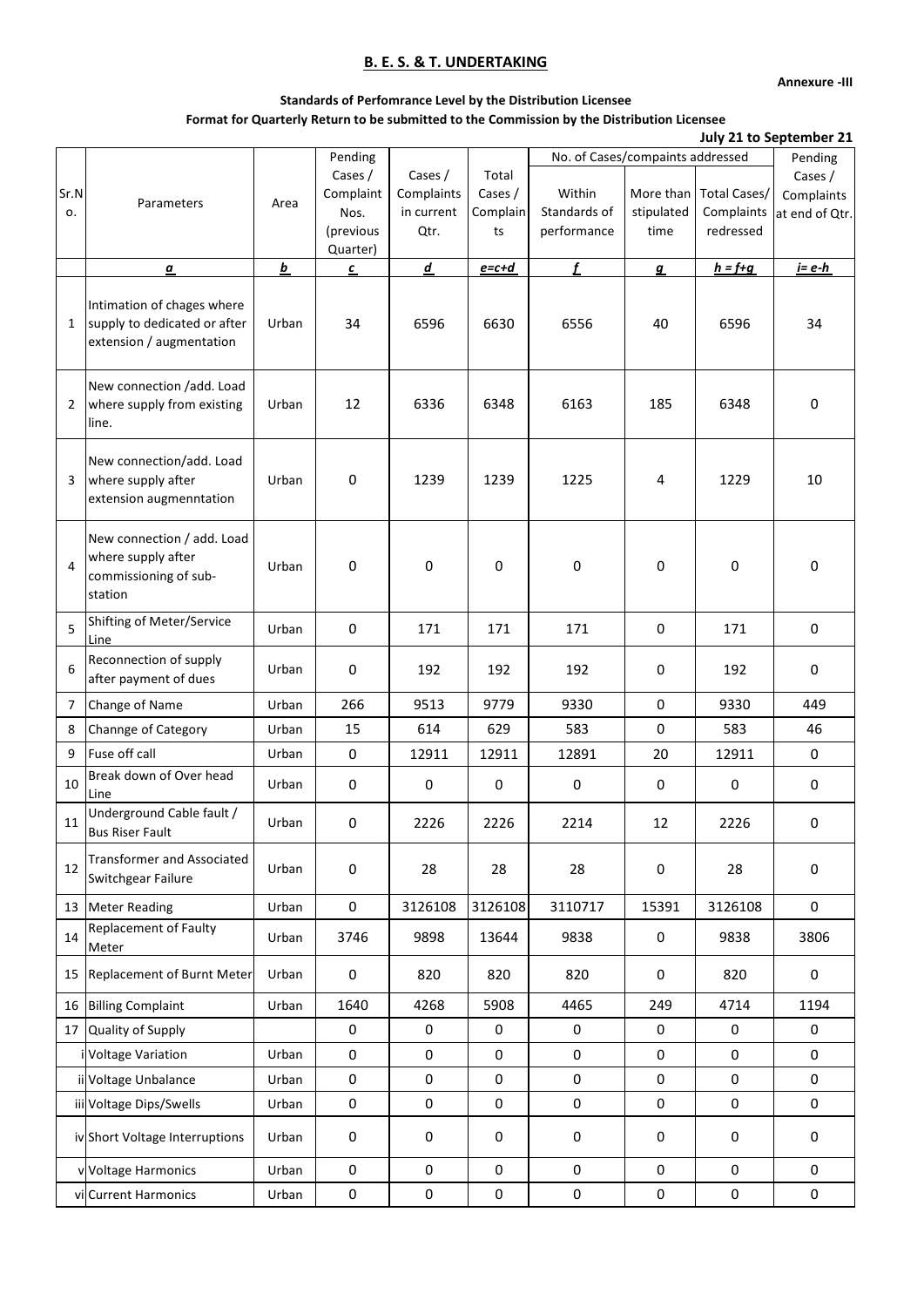**Annexure -IV**

**Standards of Perfomrance Level by the Distribution Licensee Format for Quarterly Return to be submitted to the Commission by the Distribution Licensee**

#### **Report of indivisual Complaints where Compensation has been Paid**

|         |               |                                                                                                                                           |              |                                    |                        |                                      |                            | July 21 to September 21                           |
|---------|---------------|-------------------------------------------------------------------------------------------------------------------------------------------|--------------|------------------------------------|------------------------|--------------------------------------|----------------------------|---------------------------------------------------|
| Sr. No. | Complaint No. | Date of Filing<br>Complaint /<br>automatic<br>Compensations                                                                               | Consumer No. | Name and<br>address of<br>Consumer | Nature of<br>complaint | Referne<br>Standard of<br>Perfomance | Amount of<br>Compensations | Dat of payment of<br>Compensation<br>(DD/MM/YYYY0 |
| (1)     | (2)           | (3)                                                                                                                                       | (4)          | (5)                                | (6)                    | (7)                                  | (8)                        | (9)                                               |
|         |               |                                                                                                                                           |              |                                    | Nil                    |                                      |                            |                                                   |
|         |               | Note-The report shall be prepared as per category of item for which the compensation is paid for non-observance of Standrds of Performane |              |                                    |                        |                                      |                            |                                                   |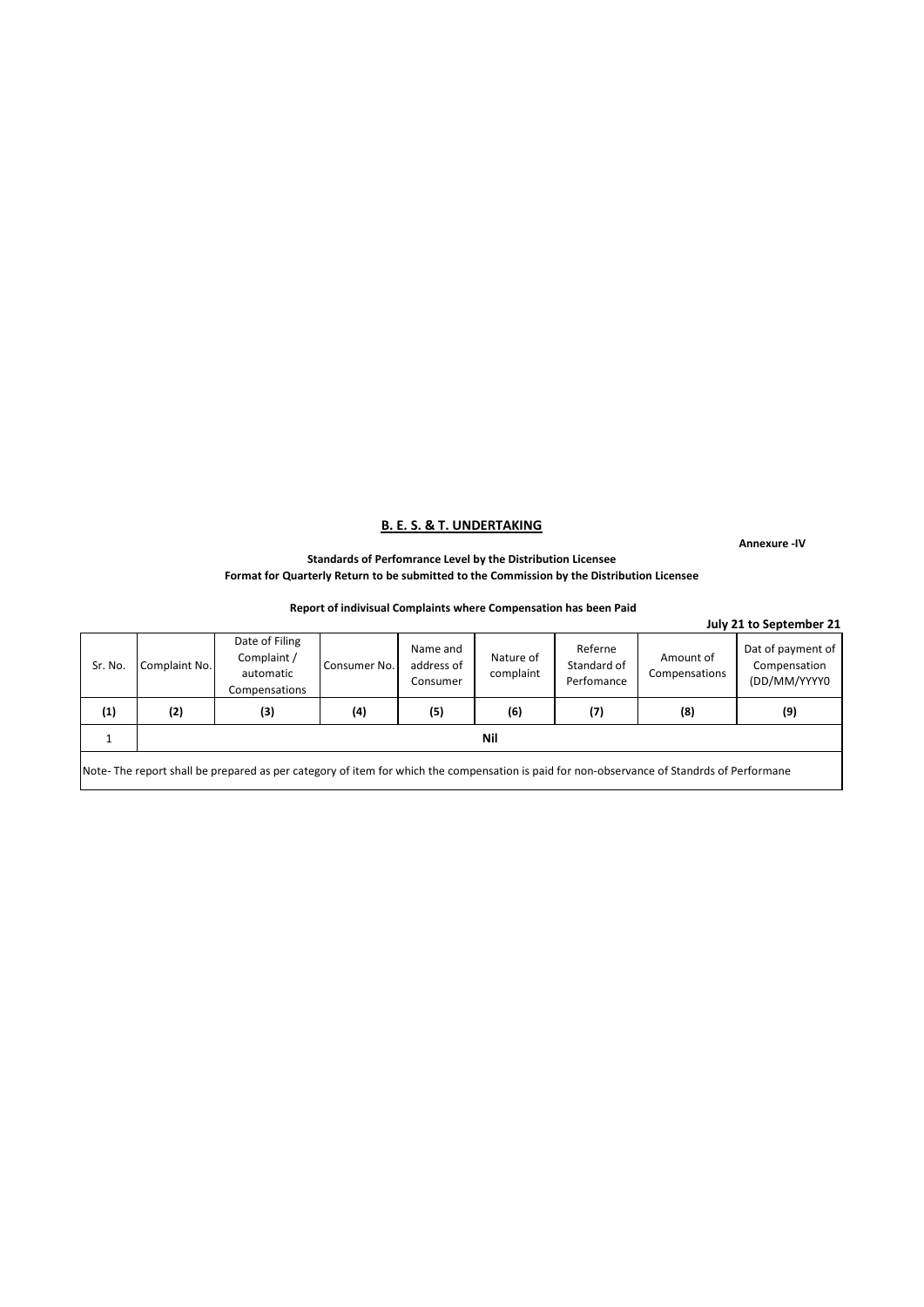**Annexure -V**

## **Standards of Perfomrance Level by the Distribution Licensee Format for Quarterly Return to be submitted to the Commission by the Distribution Licensee**

### **Report of action on Faulty Metes(1 Phsae / 3 Phase)**

|         |                                      |                                          |                                                       |                                                           |                                      |                                             | July 21 to September 21                              |
|---------|--------------------------------------|------------------------------------------|-------------------------------------------------------|-----------------------------------------------------------|--------------------------------------|---------------------------------------------|------------------------------------------------------|
| Sr. No. | Name of<br>Distributin<br>Licensee   | Reference to<br><b>Overall Standards</b> | Faulty Meters at<br>start of the<br>Quarter<br>(Nos.) | <b>Faulty Meters</b><br>added during<br>Quarter<br>(Nos.) | <b>Total Faulty</b><br>Meters (Nos.) | Meters<br>rectified /<br>replaced<br>(Nos.) | Faulty meters<br>pending at end<br>of Quarter (Nos.) |
| (1)     | (2)                                  | (3)                                      | (4)                                                   | (5)                                                       | (6)                                  | (7)                                         | (8)                                                  |
|         | <b>BEST</b><br>Undertaking<br>Mumbai |                                          | 3746                                                  | 9898                                                      | 13644                                | 9838                                        | 3806                                                 |